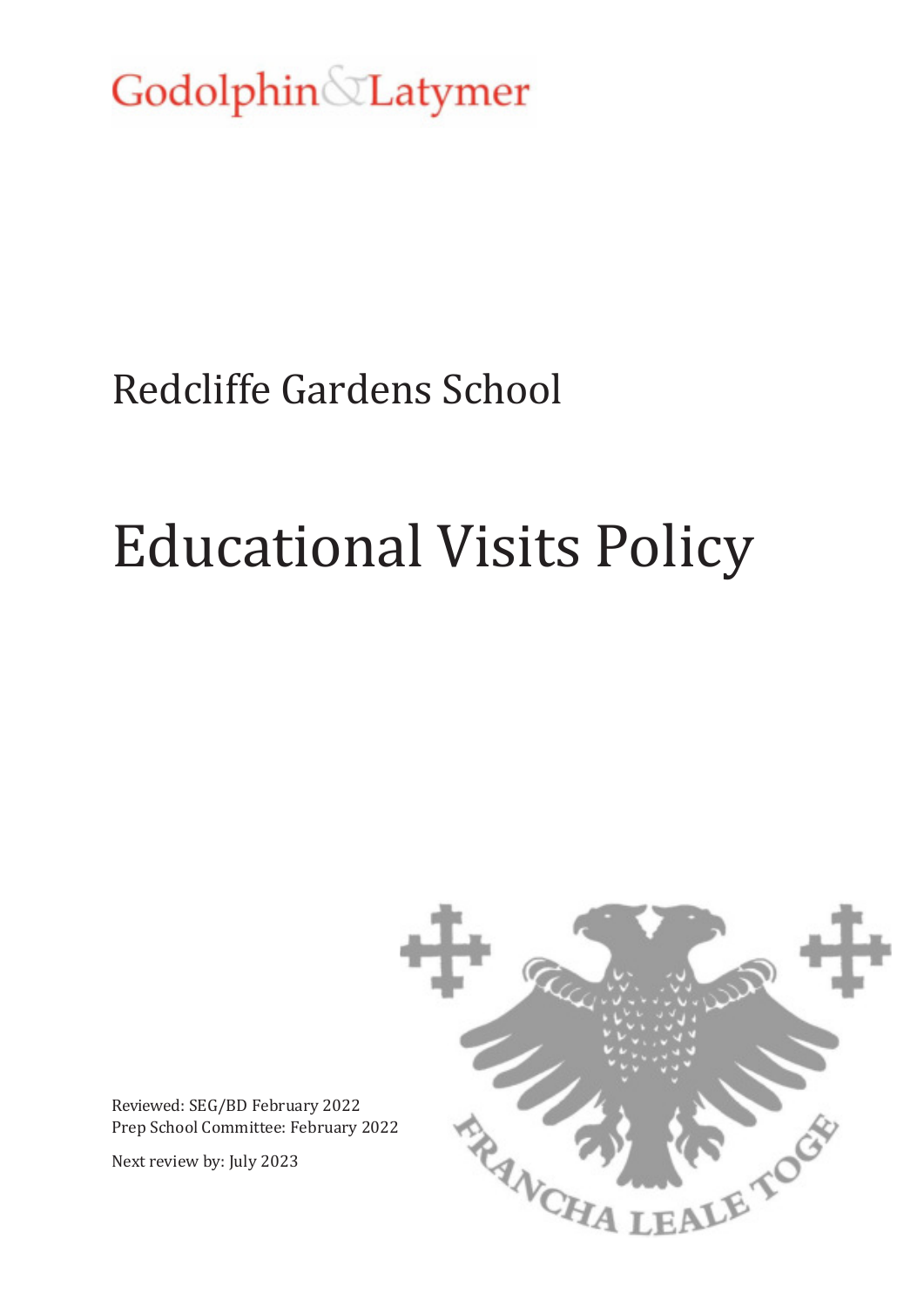**This policy applies to the whole school including the EYFS. It is available to parents and prospective parents on our website and a paper copy can be viewed in the School Office.** 

#### **1. Purpose**

- 1.1. The purpose of this policy is to clarify the roles, responsibilities and procedures for all concerned in the organising and participating in of off-site visits.
- 1.2. The policy has been written with regard to the OEAP (Outdoor Education Advisers' Panel) National Guidance and DfE guidance *Health and Safety on Educational Visits* (November 2018).

#### **2. Introduction**

- 2.1. The School aims to enhance the first hand experiences of all children by providing opportunities for day and residential visits. It is expected that every class will make one off-site half day / full day visit per term, in addition to regular weekly sport lessons to local parks and venues and inter-school sports matches.
- 2.2. A 'visit' is any journey or activity organised for the School's pupils which takes place off the premises. All school visits must:
	- 2.2.1. support the curriculum and the social, moral, physical or academic needs of the children;
	- 2.2.2. be well-planned, organised and worthwhile; and
	- 2.2.3. ensure as far as possible the safety and welfare of the children.
- 2.3. All staff are personally responsible for reading and following the requirements of this policy when leading or accompanying a school visit.

#### **3. Routine/Non-routine visits**

- 3.1. The School recognises that all activities have some level of risk and every visit or departure from the school premises requires:
	- 3.1.1. approval from the Head;
	- 3.1.2. an appropriate risk assessment and/or agreed safety procedures;
	- 3.1.3. a system to deal with emergencies.
- 3.2. *Routine visits***:** Some visits present no more risk beyond those of everyday life, e.g. crossing roads, swimming pool visits with qualified instructors, inter-school sports matches. Where these are covered by agreed safety procedures and/or generic risk assessments, a separate risk assessment is not required (see Appendix 2 for procedures governing off-site sports activities).
- 3.3. *Non-routine visits***:** For those day and residential visits that are not already subject to agreed procedures, the visit leader must carry out their own risk assessment covering staffing needs, the activities, the nature of the pupil group and the environment/location.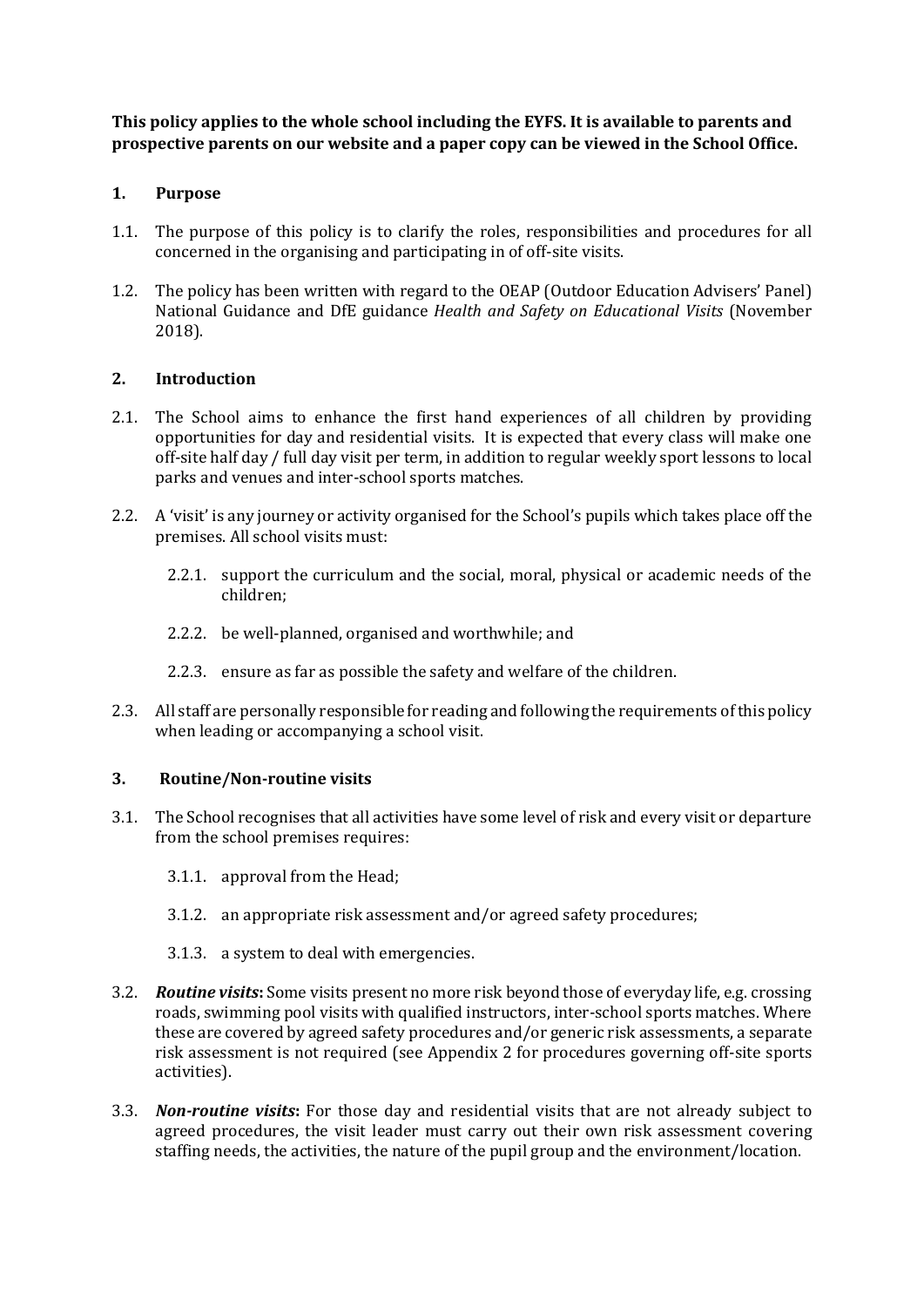#### **4. Staff responsibilities for visits:**

- 4.1. The **Visit Leader** (staff member in charge of the trip) is responsible for planning and leading the visit including:
	- 4.1.1. Agreeing a suitable date and time with the Head and Office Manager;
	- 4.1.2. Arranging transport bookings via the Office Manager;
	- 4.1.3. Ensuring that they take on the visit all the required items set out in the checklist in Appendix 1;
	- 4.1.4. Providing in advance a list of pupils on the visit, along with the signed Off-site Activities Risk Assessment form if applicable, for the School Office to create a visit pack; and
	- 4.1.5. At the time of the visit, collecting the visit pack from the School Office, highlighting the pupil list to show those actually attending, and emailing a photo of the highlighted list to the Office Manager.

In addition, for non-routine visits the Visit Leader is responsible for:

- 4.1.6. Agreeing an outline plan for the visit with the Head at the earliest opportunity (inc. objectives, year groups involved, venue, activities etc);
- 4.1.7. Preparing a budget for approval by the Godolphin and Latymer Assistant Bursar (Finance) before any details of the visit are shared with parents or pupils;
- 4.1.8. Vetting any 3rd party visit provider and/or parent volunteers, with assistance from the Godolphin and Latymer Assistant Bursar (Compliance);
- 4.1.9. Carrying out a preliminary visit where possible and obtaining any relevant safety information provided by the venue or activity provider to inform their own risk assessment; and
- 4.1.10. Risk assessing the visit and completing the Off-site Activities Risk Assessment form;
- 4.1.11. Following budget approval, corresponding with parents regarding arrangements for the visit, and any associated cost;
- 4.1.12. Obtaining parental consent and updated medical information where required (mandatory for residential trips); and
- 4.1.13. Arranging a meeting with parents in advance of the trip (for residential visits only).

#### 4.2. The **Office Manager** is responsible for:

- 4.2.1. Booking transport for visits on behalf of the Visit Leader (except those listed as the responsibility of the sports co-ordinator);
- 4.2.2. Ensuring the Off-site Activities Risk Assessment form has been completed for all non-routine visits and signed by the Head before the visit;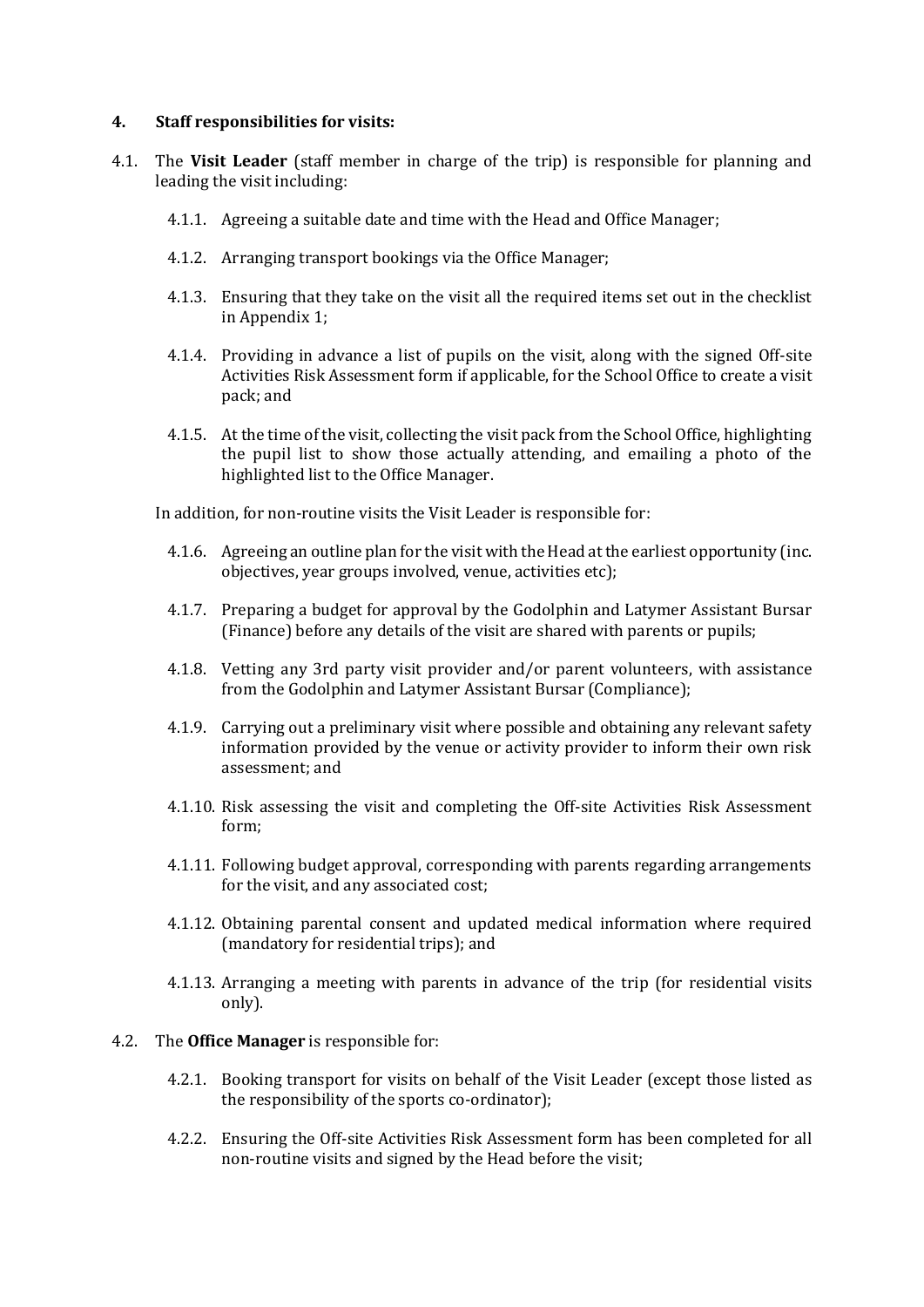- 4.2.3. Filing Off-site Activities Risk Assessment forms and lists of pupils on the visit in the office; and
- 4.2.4. Preparing the visit pack for the Visit Leader (see Appendix 1).
- 4.3. The **Head** is the Educational Visits Coordinator and bears ultimate responsibility for any visit. They must ensure that:
	- 4.3.1. Visits are carefully planned and follow the guidelines of this policy;
	- 4.3.2. Visit leaders are competent for the particular visit they will lead and aware of their responsibilities; and
	- 4.3.3. Risk assessments have been carried out and signed by the Head for all visits.
- 4.4. **All staff** accompanying a visit must:
	- 4.4.1. Do their best to ensure the health and safety of everyone in the group and, in so far as they are responsible for pupils, act as any reasonably prudent parent would do in the same circumstances;
	- 4.4.2. Ensure that they read, understand and comply at all times with the terms of this policy and the Visit Emergency Procedures provided in the visit pack; and
	- 4.4.3. Know who the Visit Leader is for the visit and follow the instructions of the Group Leader at all times, regardless of their own seniority within the school.

#### **5. Ratios**

- 5.1. Visits should be planned with sufficient numbers of staff and/or volunteers to allow for emergencies and the possibility that a member of staff may need to be detached from the main party. The level of supervision by members of staff must realistically reflect the nature and purpose of the visit, the age and maturity of the pupils, the experience of accompanying adults and any special needs.
- 5.2. There **must** always be a minimum of two adults (including the coach driver) with any group of pupils when off-site. As a general rule the form teacher and the appropriate classroom assistant will accompany a group of children on day trips, with parents acting as extra supervisory adults to maintain the minimum ratio.

|                             | Ratio 1:6           | <b>Ratio 1:10</b> |
|-----------------------------|---------------------|-------------------|
| Regular off-site activities | Nursery - Reception | $Y1 - Y6$         |
| Other day visits            | Nursery – Y3        | $Y4 - Y6$         |
| <b>Residential Visits</b>   | Y3                  | $Y4 - Y6$         |

5.3. Minimum ratio guidelines for staff to pupils:

5.4. If the visit leader is organising an off-site activity for which the stated ratios are not considered appropriate, for whatever reason, they **must** seek the approval of the Head well in advance of the proposed visit.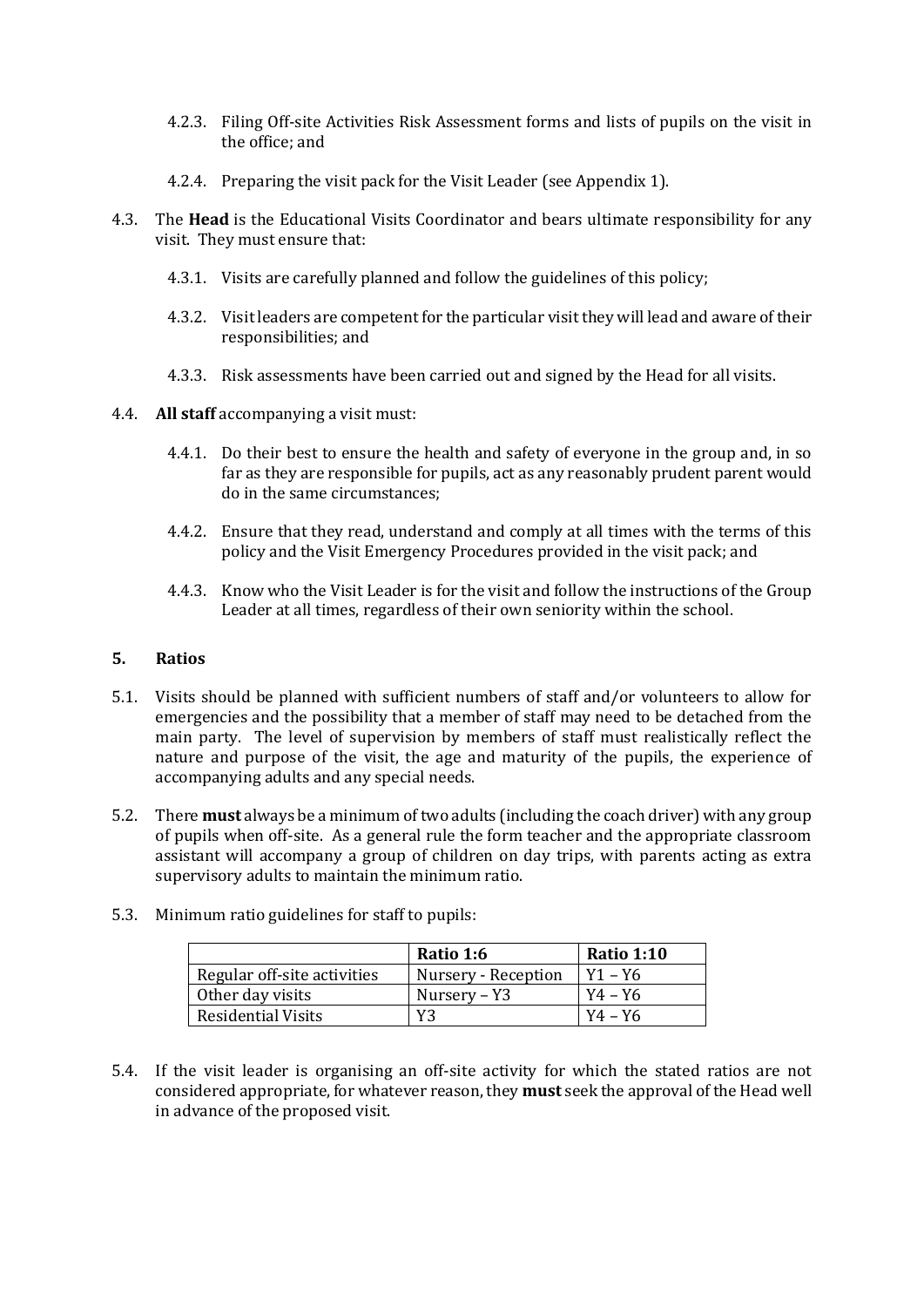#### **6. Other Accompanying Adults**

- 6.1. If other adults who are not members of school staff are to accompany the visit (e.g. staff of 3rd party providers or parent volunteers), this should be discussed with the Assistant Bursar (Redcliffe) at the earliest opportunity. A decision will be taken as to whether such adults may be included in the staff to pupil ratio for the visit and whether any vetting checks required**.**
- 6.2. All staff employed by the school have been subject to Barred List and enhanced DBS checks. Parent volunteers on day trips are unlikely to require formal vetting checks provided they are supervised by school staff. If a DBS check is required, however, it can take up to 3 months to obtain one and if there is insufficient time for the check to be carried out, then the adult will not be permitted to join the group.
- 6.3. All accompanying adults must be fully briefed with the details of the visit and their general and specific responsibilities.

#### **7. 3rd Party Providers**

- 7.1. If using an outside organisation to provide an activity, the school must check they have appropriate safety standards and liability insurance. The Council for Learning Outside the Classroom (LOtC) awards the Learning Outside the Classroom Quality Badge to organisations who meet nationally recognised standards.
- 7.2. If the provider does not hold an LOtC Quality Badge, the Godolphin and Latymer Assistant Bursar (Compliance) should be consulted about further required checks. The provider may be asked to complete a Provider Statement as well as provide evidence of insurance, risk assessment, vetting checks and other certification as appropriate.

#### **8. Consent**

- 8.1. Parents consent, via the school's Terms and Conditions and/or a separate consent form, to their children taking part in all educational visits. However, parents should be informed in advance of upcoming school visits and should notify the school in writing if they do not wish their child to participate.
- 8.2. The school may seek additional, informed consent for any visit which:
	- 8.2.1. has a charge over £50 (payment by a parent in this case may constitute consent);
	- 8.2.2. involves some element of high risk or adventure activity; and/or
	- 8.2.3. is residential or takes place substantially outside school hours.

#### **9. Medical Needs**

- 9.1. For day visits, accompanying adults are briefed on any medical needs before the trip and, where applicable, individual Emergency Care Plans are included in the visit pack.
- 9.2. For residential visits parents are asked to update the school on medical matters prior to the visit and these forms are carried by the Visit Leader.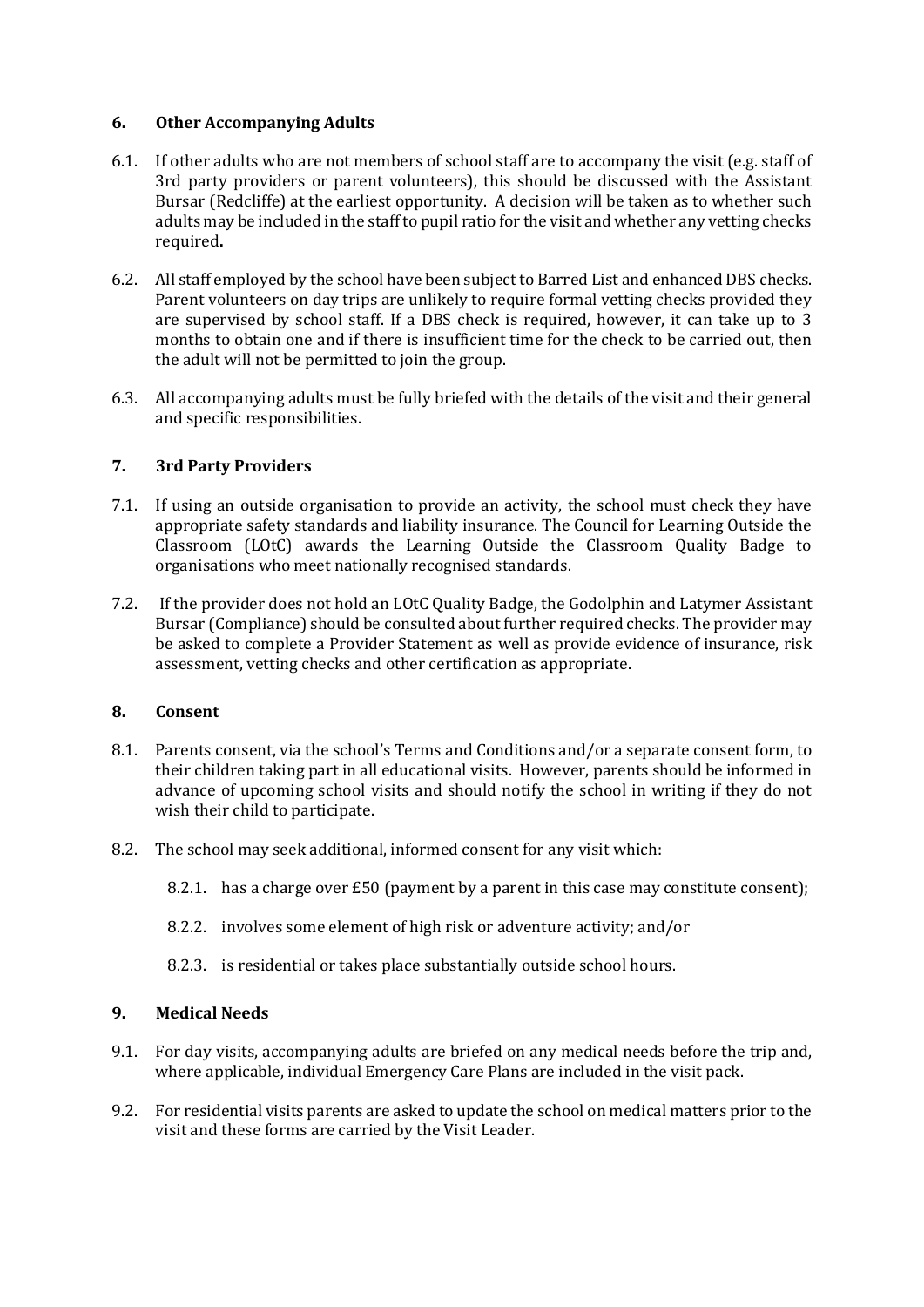9.3. The School will make every effort to ensure that educational visits are accessible to all, irrespective of disability or special educational or medical needs. If there is any doubt over the inclusion of a pupil for any of these reasons, the School will consult with the parents and, where appropriate, the pupil. If, despite making reasonable adjustments, there remains an unacceptable risk to the health and safety of the pupil concerned, or anyone else on the visit, it may be necessary to exclude the pupil from the visit on those grounds.

#### **10. First Aid**

- 10.1. For all educational visits at least one member of accompanying staff must have basic first aid training. For nursery and reception (EYFS) visits at least one member of accompanying staff must have a current paediatric first aid certificate.
- 10.2. At least one First Aid kit should be taken on the visit and any used items must be replaced on return.

#### **11. Finances**

- 11.1. All school visits must self-fund and the budget must be agreed in advance with the Godolphin and Latymer Assistant Bursar (Finance), before the visit is confirmed or notified to parents.
- 11.2. Most visits will involve simple budgeting: for example, visits to local venues where parents are asked to pay for the exact cost of transport and admission. Residential visits may require more complex budgeting and should be discussed with the Godolphin and Latymer Assistant Bursar (Finance) at the earliest opportunity.

#### **12. Insurance**

12.1. School visits are covered by the school's existing comprehensive insurance. The Godolphin and Latymer Assistant Bursar (Compliance) should be informed at the preliminary planning stages of any visit involving hazardous activities so that additional cover can be arranged if necessary. Where the visit is a 'package', which includes compulsory insurance cover, this should also be notified to the Assistant Bursar (Compliance).

#### **13. Travel**

13.1. The method of transport must be specified in the letter to parents informing them about the visit.

#### 13.2. *Walking*

Children and supervising adults should wear fluorescent vests; other arrangements may be in place on residential trips. Children form a crocodile in pairs, holding hands, one adult leading, one at the end, other adults stationed along the line between the children and the road. Children only allowed to talk to their partners. When crossing roads the leading adult will find a suitable, safe crossing and if possible light-controlled. Children stop at kerb in stationery line. One adult faces the traffic coming from each direction (i.e. 2 adults in the road if possible). Once traffic has stopped, leading adult leads children across the road.

#### 13.3. *Coach*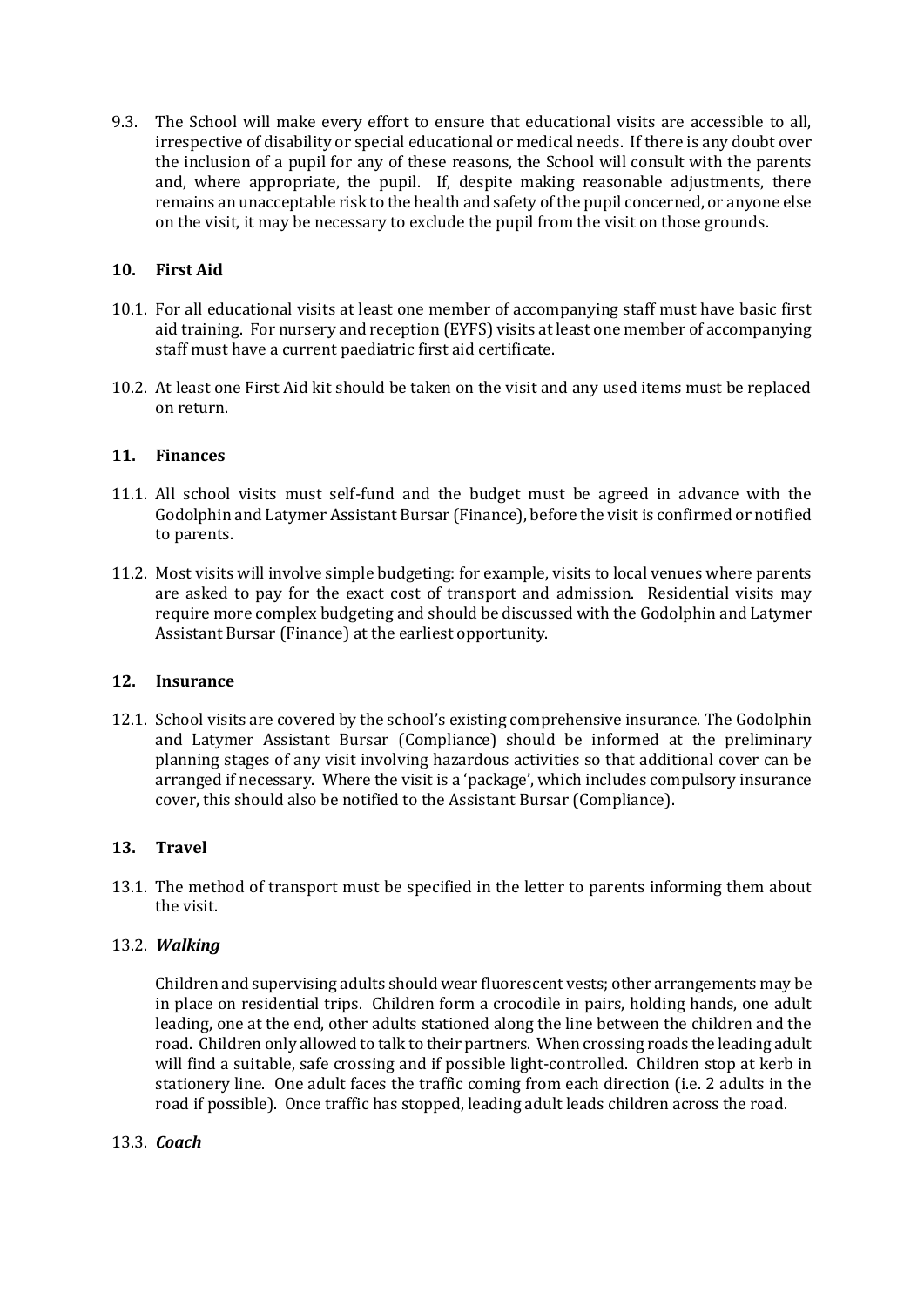*On Departure:* Adult leads children out of school in crocodile (in pairs). One adult stands by coach door. Leading adult leads on to the coach and seats children. When all children are on board and counted by a member of staff, adult at door boards coach. Both staff check seat belts and direct children to sit still. One member of staff at front of coach directs driver to move off. Supervising adults should be seated at intervals in the coach. A member of staff should always sit near to the emergency exit to help with pupil evacuation in an emergency. The seat next to the emergency exit should not be occupied by a pupil.

*On arrival at destination:* Children are instructed to stay seated and belted until directed by staff to move. Member of staff from back of coach disembarks first and stands by coach door. Member of staff at the front leads children off the coach. Member of staff at door counts children joins onto the line at the end.

#### 13.4. *London Underground*

Staff must buy tickets in advance and inform LUT authorities of the plan to travel and the destination. Transport for London offers free travel to school groups between 9:50am and 4:30pm and this can be booked through the School Office at least 3 weeks in advance.

On the platform children stand in crocodile, well back from the edge. On arrival of tube first member of staff stands against the door and ushers children on followed by end member of staff. All children group together on train. On reaching destination one member of staff stands against door while the other leads children out and holds the in a line on the platform until the last member of staff is off the train.

Children should be warned to stay with their partners and informed of destination.

#### **14. Residential Visits**

- 14.1. Pupils from Y3-Y6 may participate in annual residential visits of increasing length. Form teachers generally act as the Visit Leader.
- 14.2. Parents will always be asked for specific consent to residential trips and to provide updated medical information for their child. They will also be invited into school for staff to disseminate more detailed information and distributed medical forms and equipment lists.
- 14.3. Although the member of staff in charge can be contacted by mobile phone, it is made clear to parents that this is for emergency contact only and any routine enquiries should be via the school office. The staff member in charge will call in to school initially on arrival at the venue and then at least every morning of the residential visit so that the school can keep parents updated.

#### **15. Emergency procedures**

- 15.1. Contingency plans should be made for the care and/or return of a pupil (or accompanying adult) in the event of illness or accident or for disciplinary reasons. In the event of illness, accident or a disciplinary problem, parents must be informed as quickly as possible by the Visit Leader or a member of the Senior Leadership Team as appropriate.
- 15.2. If a visit involves an accident or hospitalisation this should be reported to the Head and the Godolphin and Latymer Bursar as soon as possible.
- 15.3. Visit Leaders must ensure that they, and each adult accompanying the visit, carries or has access to a copy of the School's Visit Emergency Procedures (included in the School's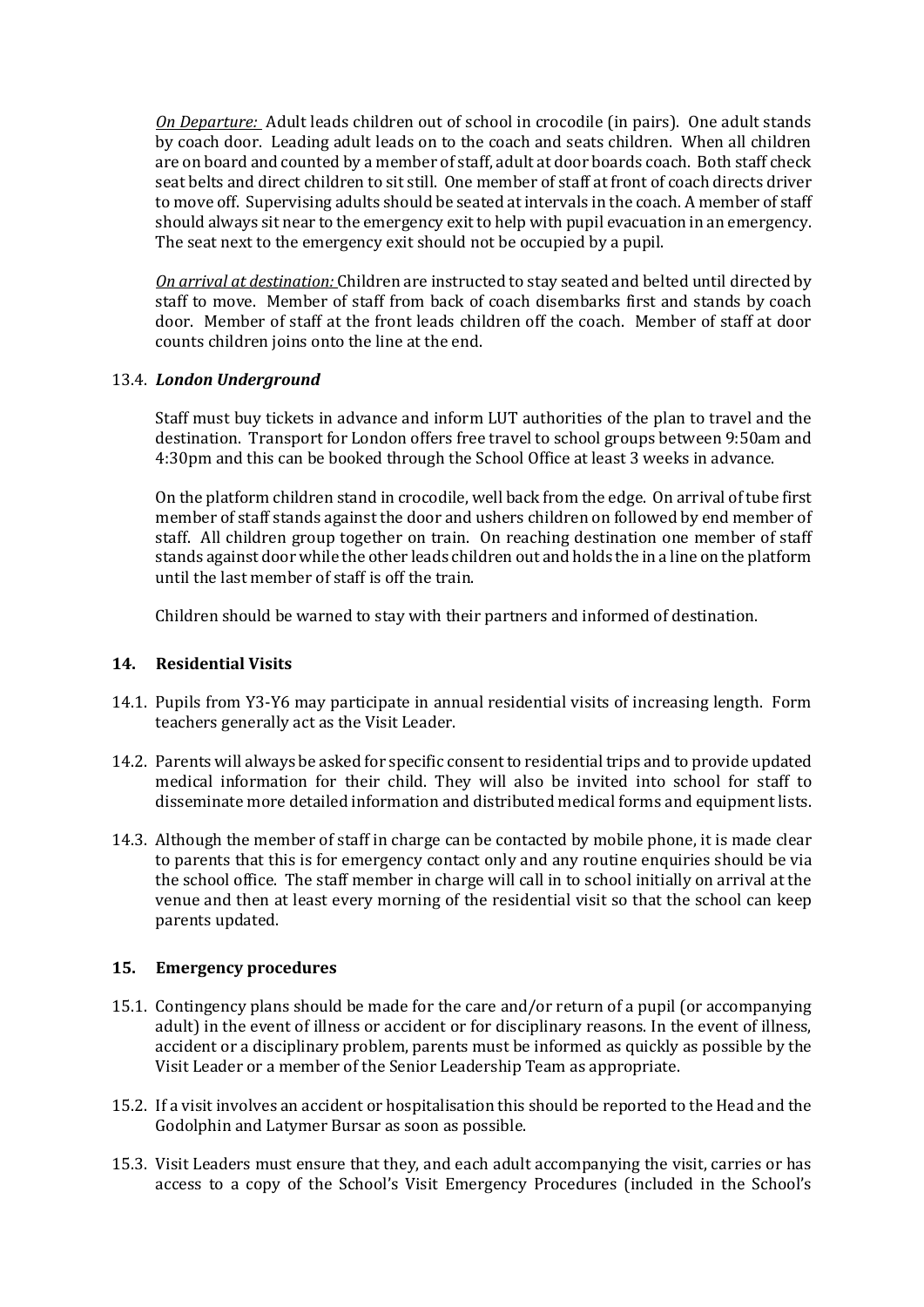Emergency Procedures document). All accompanying adults should familiarise themselves with these before the visit.

#### **16. After the Visit**

- 16.1. Any paperwork containing medical or other sensitive information must be shredded after the visit.
- 16.2. Feedback from visits will be given by Visit Leaders at the staff meeting following the visit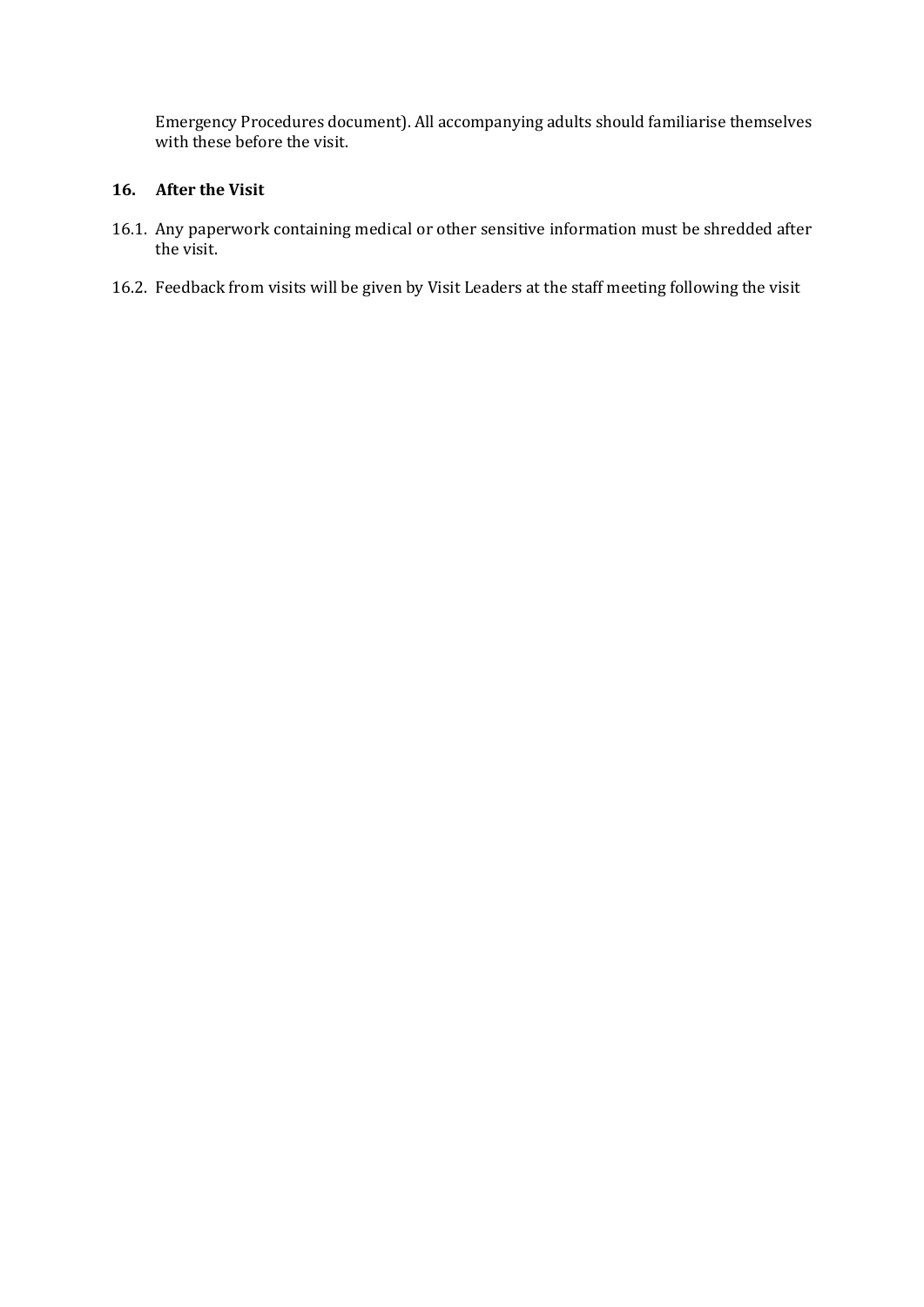### **Appendix 1 – Checklist of items to be taken on visits**

|    | <b>ALL VISITS</b>                                                                                                                                                                                                                                  |  |
|----|----------------------------------------------------------------------------------------------------------------------------------------------------------------------------------------------------------------------------------------------------|--|
| 1. | Visit Pack (per vehicle if more than one) containing:<br>List of children and supervising adults<br>Emergency Care Plan (if held for a participant)<br>Risk Assessment - specific or generic<br>Visit Emergency Procedures (inc named SLT contact) |  |
| 2. | First Aid Kit and Pupil Medical Notes                                                                                                                                                                                                              |  |
| 3. | Mobile phone (contact number must be included on risk<br>assessment).                                                                                                                                                                              |  |
| 4. | School iPad/camera for photos                                                                                                                                                                                                                      |  |
|    | <b>RESIDENTIAL VISITS</b>                                                                                                                                                                                                                          |  |
| 5. | List of children with dietary information and emergency<br>contact phone numbers                                                                                                                                                                   |  |
| 6. | <b>Medical forms</b>                                                                                                                                                                                                                               |  |
| 7. | Any medication listed on medical forms (with instructions)                                                                                                                                                                                         |  |
| 8. | Register of medicines administered                                                                                                                                                                                                                 |  |
| 9. | Accident record forms                                                                                                                                                                                                                              |  |